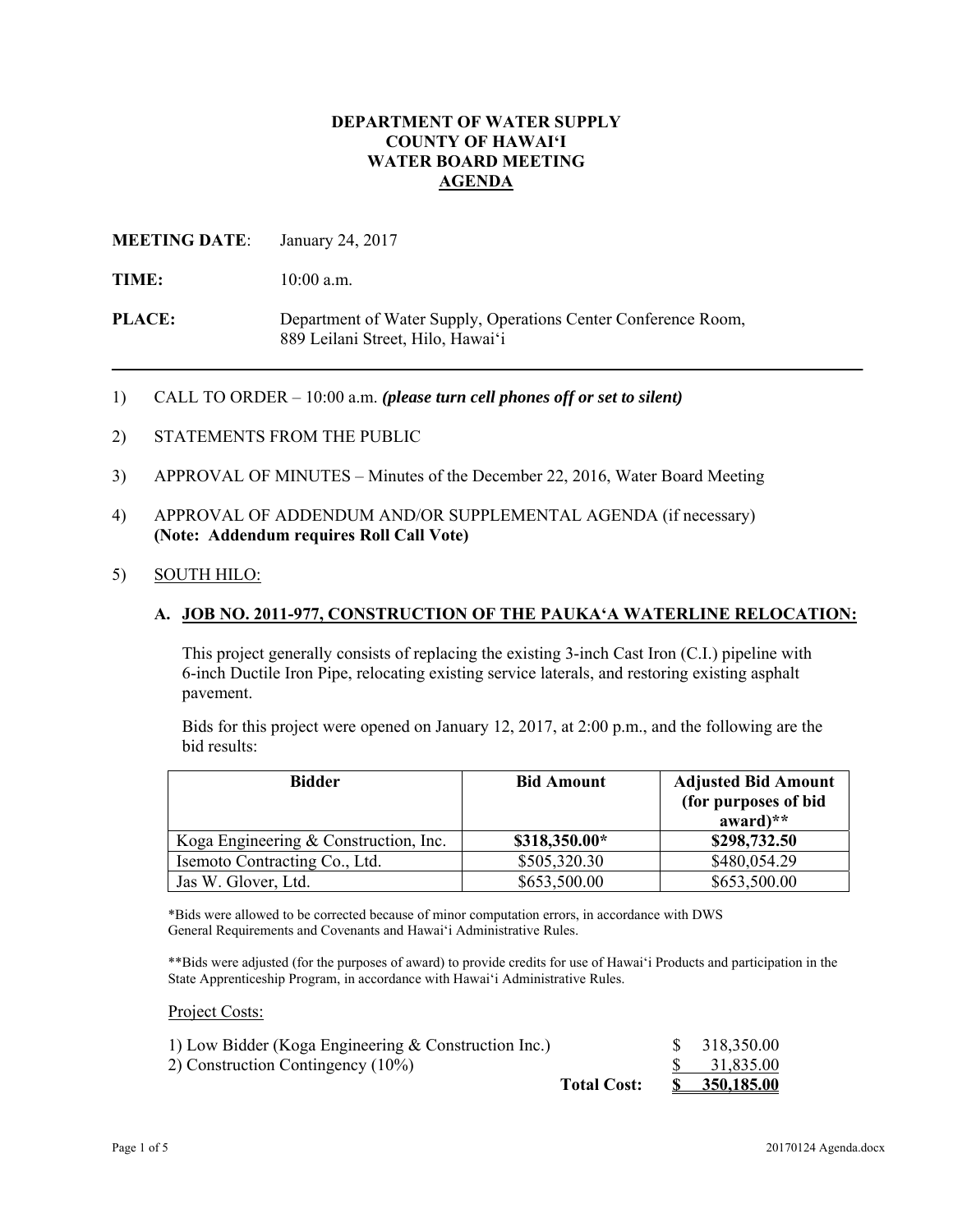Funding for this project will be from the Department's C.I.P. budget. The contractor will have 270 calendar days from the date of Notice to Proceed to complete the project. The engineering estimate for this project was \$265,000.00.

RECOMMENDATION: It is recommended that the Board award the contract for JOB NO. 2011-977, CONSTRUCTION OF THE PAUKA'A WATERLINE RELOCATION, to the lowest responsible bidder, Koga Engineering & Construction, Inc., for their bid amount of \$318,350.00, plus \$31,835.00 for construction contingency, for a total contract amount of \$350,185.00, subject to the review as to form and legality of the contract by Corporation Counsel.

# 6) NORTH HILO:

# A. **JOB NO. 2015-1038, LAUPĀHOEHOE DEEPWELL A REPAIR – TIME EXTENSION:**

The contractor, Derrick's Well Drilling and Pump Services, LLC, is requesting a contract time extension of fifteen (15) calendar days. Staff has reviewed the request and is recommending approval of 11 calendar days, as the Department suspended work from December 22, 2016, to January 5, 2017, or eight (8) working days to conduct investigation of the condition of the well casing.

RECOMMENDATION: It is recommended that the Board approve a contract time extension of eleven (11) calendar days to Derrick's Well Drilling and Pump Services, LLC, for JOB NO. 2015-1038, LAUPĀHOEHOE DEEPWELL A REPAIR. If approved, the contract completion date will be revised from January 21, 2017, to February 1, 2017.

## B. **JOB NO. 2005-870, LAUPĀHOEHOE (MANOWAI'ŌPAE) 0.5 MG RESERVOIR:**

The contractor, Yamada Paint Contracting, Inc., dba GW Construction, is requesting a contract time extension of twenty-two (22) working days (34 calendar days). This is the fourth time extension request for this project.

|             | Ext.<br>#                           | From (Date) | To (Date)  | Days<br>Calendar) | Reason                                                                                                                                                       |
|-------------|-------------------------------------|-------------|------------|-------------------|--------------------------------------------------------------------------------------------------------------------------------------------------------------|
|             | 1                                   | 10/18/2015  | 01/08/2016 | 82                | Inclement and unworkable weather<br>conditions (16 working days) and<br>design changes realigning new access<br>easement (additional 60 calendar<br>days)    |
|             | 2                                   | 01/08/2016  | 02/04/2016 | 23                | Inclement and unworkable weather<br>conditions (6 working days) and our<br>request to stop work to address a safety<br>concern (additional 17 calendar days) |
|             | 3                                   | 02/04/2016  | 02/10/2016 | 6                 | Inclement and unworkable weather<br>conditions (4 working days)                                                                                              |
|             | $\overline{4}$                      | 02/10/2016  | 03/14/2016 | 34                | Inclement and unworkable weather<br>conditions (7 working days) and<br>change order work (15 working days)                                                   |
|             | Total Days (including this request) |             | 144        |                   |                                                                                                                                                              |
| Page 2 of 5 |                                     |             |            |                   | $20170124$ Agenda.docx                                                                                                                                       |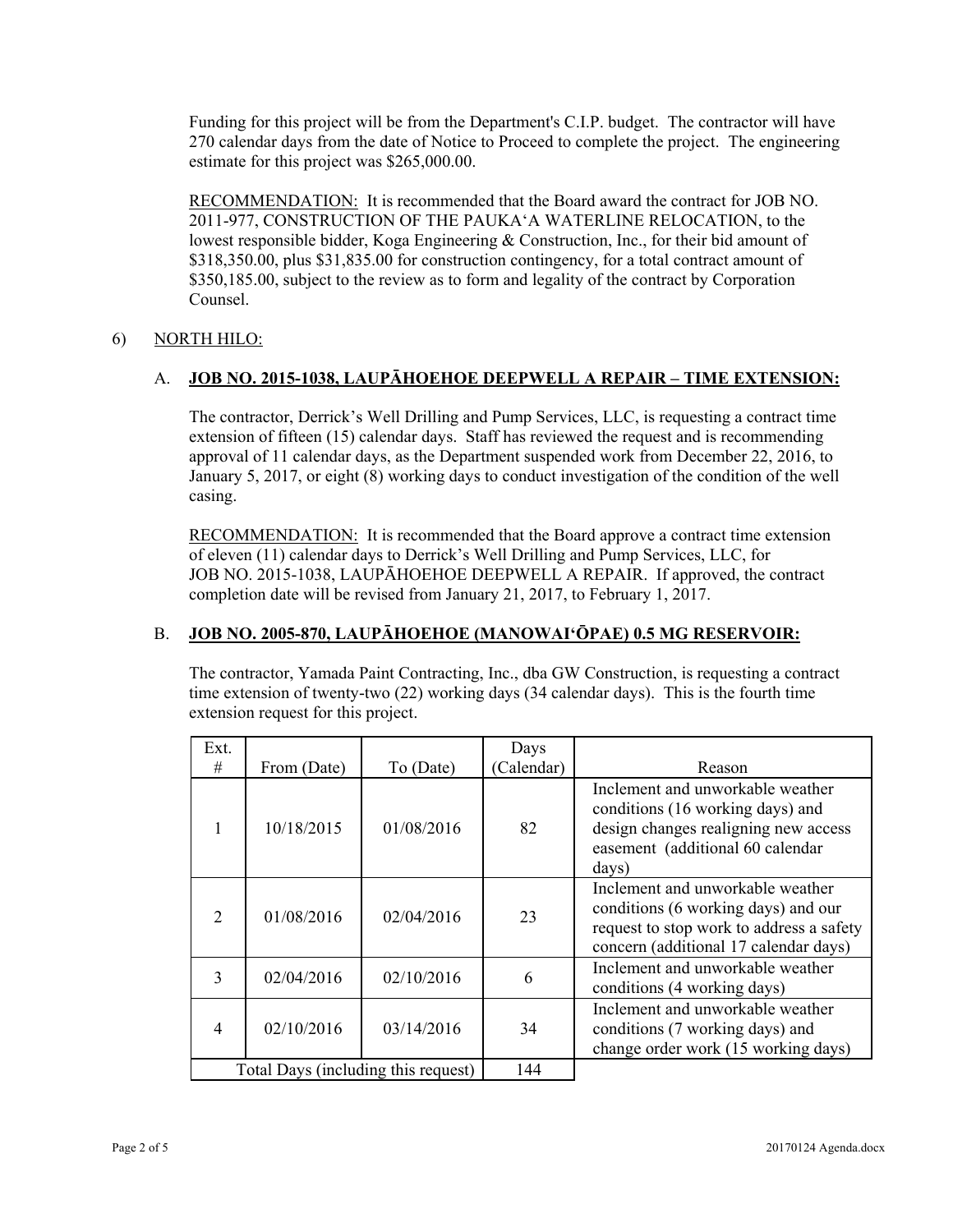The contractor's time extension request of 22 working days (34 calendar days) is due to agreed upon rain-out days and actual timeframe to complete additional work that was requested by the Department.

RECOMMENDATION: It is recommended that the Board grant this contract time extension of twenty-two (22) working days (34 calendar days) to Yamada Paint Contracting, Inc., dba GW Construction, for JOB NO. 2005-870, LAUPĀHOEHOE (MANOWAI'ŌPAE) 0.5 MG Reservoir. If approved, the contract completion date will be extended from February 10, 2016, to March 14, 2016.

# 7) NORTH KONA:

# A. **JOB NO. 2015-1042, KALOKO MAUKA #1 STATION BOOSTERS B & D REPAIR – REQUEST FOR ADDITIONAL FUNDS & TIME EXTENSION:**

The contractor, Derrick's Well Drilling and Pump Services, LLC, is requesting a contract change order for the Kaloko Mauka #1 Station Boosters B & D Repair. The contract change order is to cover costs associated with the change in the scope of work associated with replacement of the discharge head for Booster D. It was discovered upon installation work that the existing discharge head had a misaligned pump adapter flange preventing the proper coupling between the existing discharge head and the new pump. The additional fees are as follows:

| Original Contract Amount:                       | \$80,000.00  |
|-------------------------------------------------|--------------|
| Original Contingency amount:                    | 8,000.00     |
| 1 <sup>st</sup> Additional Contingency request: | 10,055.00    |
| 2 <sup>nd</sup> Additional Contingency request: | 19,398.20    |
| <b>Total Contract Amount</b>                    | \$117,453.20 |

The contractor is also requesting a contract time extension of eighty-nine (89) calendar days. Staff has reviewed the request and is recommending approval of eighty-nine (89) calendar days, based on the fact that this additional work exceeds the scope of the original contract and was beyond the control of the contractor.

 $1<sup>st</sup>$  time extension – ninety (90) calendar days

 $2<sup>nd</sup>$  time extension – eighty-nine (89) calendar days

RECOMMENDATION: It is recommended that the Board approve an increase in contingency of \$19,398.20 for a total contract amount of \$117,453.20 and a contract time extension of eighty-nine (89) calendar days to Derrick's Well Drilling and Pump Services, LLC, for JOB NO. 2015-1042, KALOKO MAUKA #1 STATION BOOSTERS B & D REPAIR. If approved, the contract completion date will be revised from December 28, 2016, to March 27, 2017.

# B. **JOB NO. 2015-1040, KAHALU'U A DEEPWELL REPAIR – REQUEST FOR ADDITIONAL FUNDS:**

The contractor, Derrick's Well Drilling and Pump Services, LLC, is requesting a contract change order for the Kahalu'u A Deepwell Repair. The contract change order is to cover costs associated with the change in the scope of work associated with refurbishing and reinstallation of the old vertical hollow shaft motor. The reinstallation of the old motor is being pursued due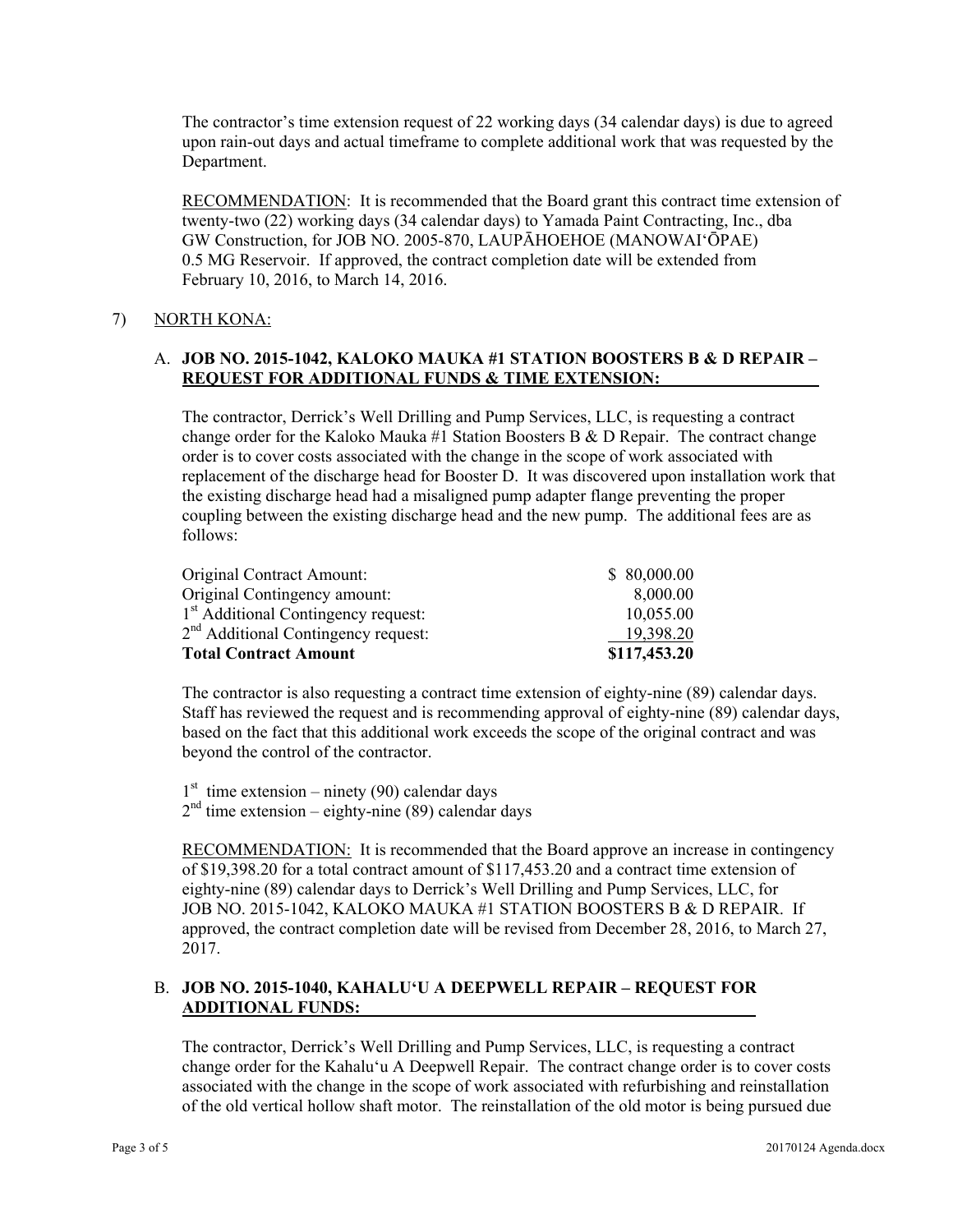to noise complaints received in regards to the new motor installed as part of the repair project. The additional fees are as follows:

| Original Contract Amount:                       | \$248,901.23 |
|-------------------------------------------------|--------------|
| Original Contingency amount:                    | 24,798.77    |
| 1 <sup>st</sup> Additional Contingency request: | 23,782.00    |
| 2 <sup>nd</sup> Additional Contingency request: | 8,163.23     |
| <b>Total Contract Amount</b>                    | \$280,846.46 |

**RECOMMENDATION:** It is recommended that the Board approve an increase in contingency of \$8,163.23 for a total contract amount of \$280,846.46 to Derrick's Well Drilling and Pump Services, LLC, for JOB NO. 2015-1040, KAHALU'U A DEEPWELL REPAIR.

#### 8) MISCELLANEOUS:

- A. We received the following document for action by the Water Board. The water system has been constructed in accordance with the Department's standards and is in acceptable condition for dedication.
	- 1. **LICENSE EASEMENT NO. 814**  Village 4 Subdivision, Phase I Akau, Villages of La'i'opua Licensor: State of Hawaii Department of Hawaiian Home Lands Tax Map Key: (3) 7-4-021:010 & 012 (por.)<br>Facilities Charge: \$260.865.00 Date Paid: 10/20/2016 Facilities Charge: \$260,865.00 Final Inspection Date: 10/31/2016 Water System Cost: \$488,315.00 Capital Assessment Fee: \$25,500.00

RECOMMENDATION: It is recommended that the Water Board accept this document subject to the approval of the Corporation Counsel and that either the Chairman or the Vice-Chairman be authorized to sign the document.

### B. **GENERAL REQUIREMENTS AND COVENANTS, SECTION 8.8 (C) UNFORESEEN DELAYS:**

For discussion purposes.

### C. **UPDATE RE: NATIONAL PARKS SERVICE'S PETITION TO DESIGNATE KEAUHOU AQUIFER AS A GROUND WATER MANAGEMENT AREA:**

For discussion and possible action.

# D. **EXECUTIVE SESSION RE: NATIONAL PARKS SERVICE'S PETITION TO DESIGNATE KEAUHOU AQUIFER AS A GROUND WATER MANAGEMENT AREA:**

The Water Board anticipates convening an executive meeting, closed to the public, pursuant to Hawai'i Revised Statutes, Sections 92-4, 92-5(a)(2) for the purpose of consulting with the Water Board's attorney on questions and issues pertaining to the Water Board's powers, duties, privileges, immunities and liabilities.